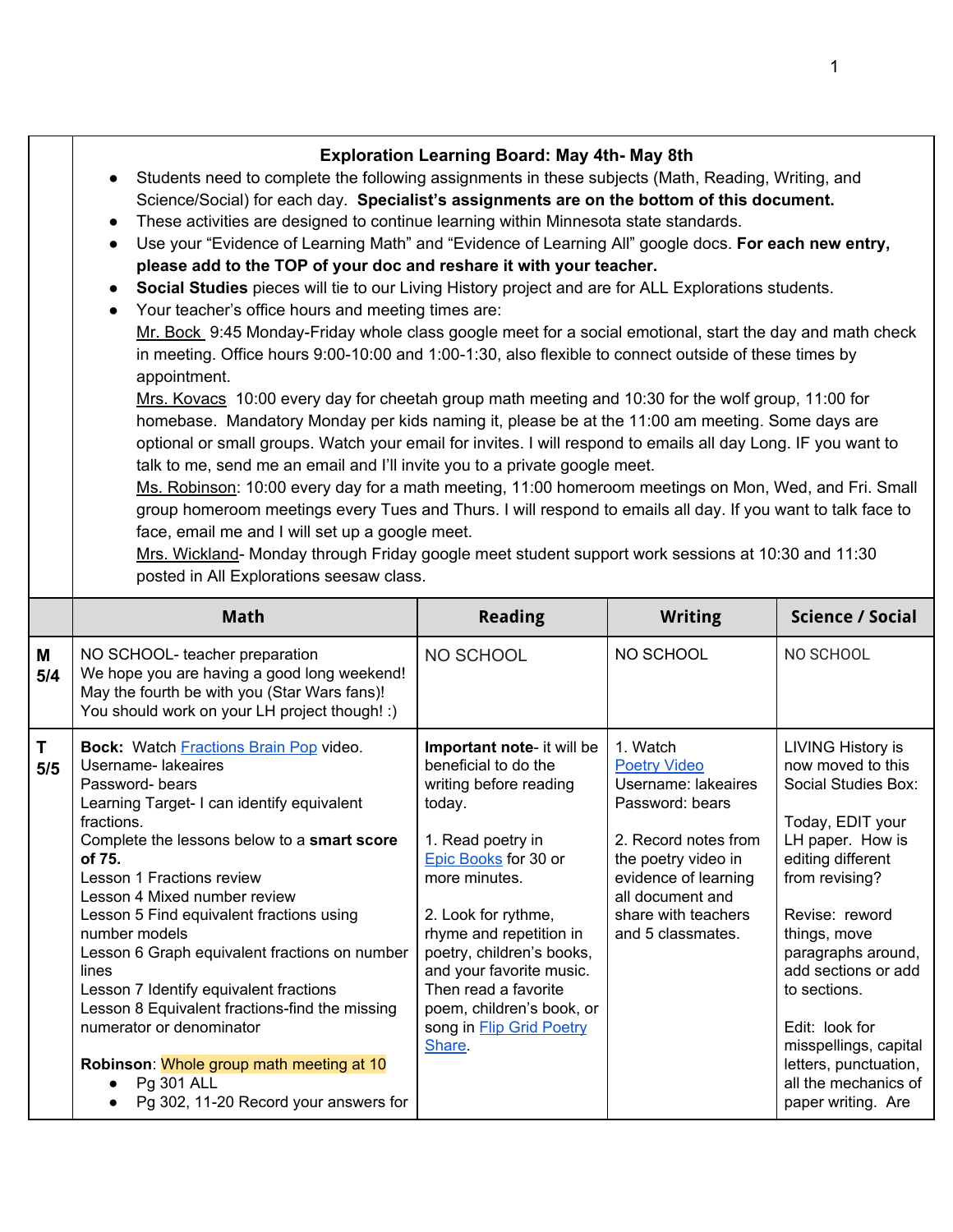| 18-20 on your google doc and check<br>your work with a classmate<br>Pg 308, Odds<br>$\bullet$<br>Pg 309, ALL. Record you answer for<br>#1 in your math google doc                                                                                                                                                                                       |  | your paragraph<br>breaks in the right<br>spot?<br>Here's a long<br>laborious PowToon                                                                               |
|---------------------------------------------------------------------------------------------------------------------------------------------------------------------------------------------------------------------------------------------------------------------------------------------------------------------------------------------------------|--|--------------------------------------------------------------------------------------------------------------------------------------------------------------------|
| Kovacs: Please come to today's math<br>meeting!<br>Cheetah Group Meeting 10 AM<br>Wolf Group Meeting 10:30 AM<br>Kovacs HOMEBASE meeting at 11:00.<br>Mandatory Monday (even if it is Tuesday, it<br>is the first student day of the week)                                                                                                              |  | to explain it.<br>https://www.youtube<br>.com/watch?v=nIAhj<br>hdy67w                                                                                              |
| Cheetah: Start today by reading page 306.<br>This talks about the word divisible, read the<br>description. Then turn to page 311 and read<br>the three situations that are possible with<br>remainders.<br>Please be at the math meeting at 10! We will<br>be talking about when a number is divisible and<br>our options for remainders when dividing. |  | Your final revised<br>and edited<br>published version of<br>your paper is due<br>tomorrow!! Finish<br>revising and work<br>on editing today.<br>**No need to print |
| In your Math Doc, solve and write:<br>- Page 306- After you read the page, at least<br>solve #1, 2, and 3 and write in your Google<br>doc.                                                                                                                                                                                                              |  | your paper this<br>year. Simply<br>finalize it and<br>resend it to your<br>homebase teacher.                                                                       |
| - Page 311-312 Read the five situations on this<br>page. Answer the questions #1, 2, 3, 4, and 5.<br>Give the solution answer and answer why you<br>either ignored the remainder, rounded up, used<br>a fraction, a decimal, or the remainder was the<br>answer.                                                                                        |  | <b>ALSO</b><br>Use this time to<br>finish up, catch up,<br>any of the things<br>you did not get done<br>yet. Artifact,                                             |
| - Page 313- These are some practice problems<br>for remainders! You must at least solve the odd<br>numbered problems but are welcome to do<br>more. Share your answer and which strategy<br>you used on your math Google doc.                                                                                                                           |  | Illustration 1 and<br>your timeline should<br>all be done.                                                                                                         |
| - Look at any feedback from the long weekend.<br>Were there questions you should look at?<br>People to respond to? Share with other people<br>in the Cheetah group and comment positive<br>feedback. Reply to the comments on your Doc.<br>Please reshare your Doc with me at<br>(samantha.kostuch@isd624.org)                                          |  |                                                                                                                                                                    |
| Wolf: Before our math meeting, start today by<br>reading pages 267-268 in your textbook. Think<br>about what you already know about ratios,<br>rates, and percent. What do you wonder? What                                                                                                                                                             |  |                                                                                                                                                                    |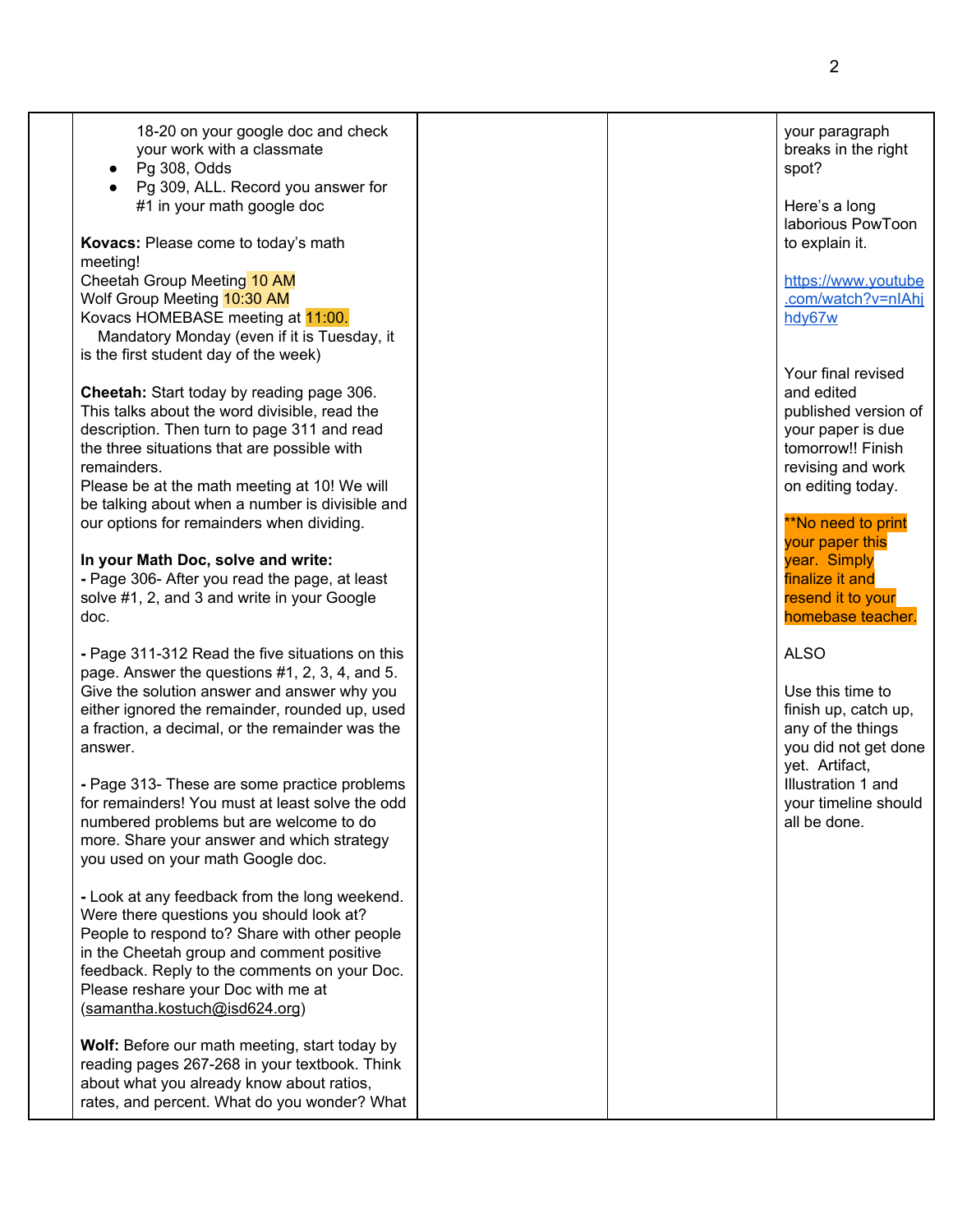|          | situation would you use a ratio for? Where<br>have you seen them before? Bring these<br>questions to our math meeting!<br>Please be at the math meeting at 10:30! We<br>will be talking about the letter you read and our<br>first topic of ratios.<br>In your Math Doc, solve and write:<br>- Page 271- You are reading about ratios and<br>comparing them in a ratio table. Complete the<br>questions on this page and type them into your<br>math Google Doc.<br>- Page 272- You are now graphing the ratios<br>from the previous page. You will have to use or<br>create your own graph paper. Could you print<br>some? Could you put paper over the textbook<br>and trace? Share this on your Google Doc.<br>After you are done, go to the Glossary in the<br>back of the book and read the definition for<br>'Unit Rate'. Think about the explanation. We<br>will look more into this tomorrow!<br>- Important! Look back at the feedback I wrote<br>on your weekend homework. You should take<br>time today and look back and reply to my<br>comments. Please reshare your Doc with me at<br>(samantha.kostuch@isd624.org) |                                                                                                                                                                                                                                                                                                                                                                                         |                                                                                                                                                                   |                                                                                                                                                                                                                                                                                                                                                                                                                                             |
|----------|-----------------------------------------------------------------------------------------------------------------------------------------------------------------------------------------------------------------------------------------------------------------------------------------------------------------------------------------------------------------------------------------------------------------------------------------------------------------------------------------------------------------------------------------------------------------------------------------------------------------------------------------------------------------------------------------------------------------------------------------------------------------------------------------------------------------------------------------------------------------------------------------------------------------------------------------------------------------------------------------------------------------------------------------------------------------------------------------------------------------------------------|-----------------------------------------------------------------------------------------------------------------------------------------------------------------------------------------------------------------------------------------------------------------------------------------------------------------------------------------------------------------------------------------|-------------------------------------------------------------------------------------------------------------------------------------------------------------------|---------------------------------------------------------------------------------------------------------------------------------------------------------------------------------------------------------------------------------------------------------------------------------------------------------------------------------------------------------------------------------------------------------------------------------------------|
| W<br>5/6 | <b>Bock:</b><br>Learning Target- I can compare fractions using<br>numerators and denominators.<br>Complete the lessons below to a smart score<br>of 75.<br>Lesson 9 Fractions with denominators of<br>10-100<br>Lesson 10 Patterns of equivalent fractions<br>Lesson 11 Write fractions in lowest terms<br>Lesson 12 Compare fractions with like<br>numerators or denominators using models<br>Lesson 13 Graph and compare fractions with<br>like numerators and denominators on number<br>lines.<br>Robinson: Optional whole group meeting at 10<br>Do the following<br>Pg 311 All. Record your answers to<br>$\bullet$<br>each of these questions in your math<br>google doc. Share this doc with 2<br>people in our class and comment on at<br>least one other person's math doc<br>Pg 312 All. Record your answers for #4                                                                                                                                                                                                                                                                                                     | Enjoy the poetry links<br>below for 30 minutes or<br>more.<br>https://www.poetry4kids.<br>com/<br>https://poets.org/<br>https://www.poetryfound<br>ation.org/learn/children<br>Mr. Bock's Favorite<br>Poem<br>2. Listen to poems in<br>flipgrid and compliment<br>classmates on their use<br>of rhythm, rhyme,<br>repetition, free verse,<br>metaphors. Can you<br>compliment the poets | 1. Compliment the<br>classmates that<br>shared poem notes<br>with you.<br>2. Can you<br>compliment the poets<br>with rhythm, rhyme<br>and repetition<br>Flipgrid? | <b>ALL Explorations</b><br>kids LH project:<br>Make ALL final edits<br>to your paper and<br>hit send! Send it to<br>your homebase<br>teacher [ and<br>Kovacs homebase<br>send it to Ms.<br>Kostuch as well]<br>and 5 friends! If you<br>get any, read them<br>and give<br>compliments only at<br>this point as the<br>revising and editing<br>part are done. Be<br>supportive and kind.<br><b>ALSO</b><br>Today, do<br>illustration #2. Get |

3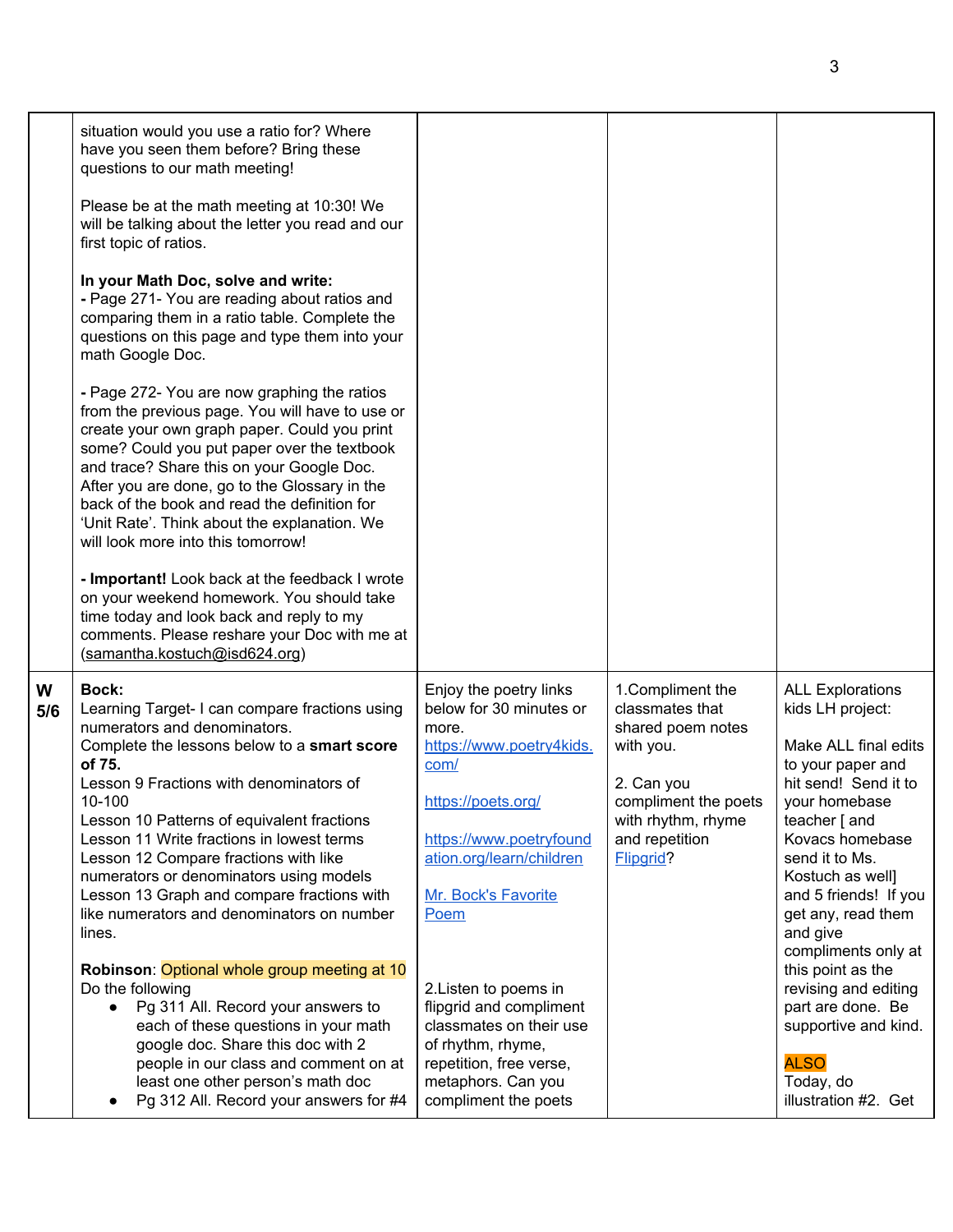| and #5 in your math google doc<br>Pg 315 All. In your math doc, what<br>pattern do you notice as you shift the<br>decimals?<br>Pg 317 All. Record your answer for #19<br>in your math doc                                                                                                                                                                                    | with rhythm, rhyme and<br>repetition? | it presentation<br>ready. |
|------------------------------------------------------------------------------------------------------------------------------------------------------------------------------------------------------------------------------------------------------------------------------------------------------------------------------------------------------------------------------|---------------------------------------|---------------------------|
| Kovacs: Today's math meeting is optional.<br>Cheetah Group Meeting 10 AM<br>Wolf Group Meeting 10:30 AM<br>Kovacs optional HOMEBASE meeting at 11:00.                                                                                                                                                                                                                        |                                       |                           |
| Cheetah: Today you will be practicing dividing<br>from earlier this week and choosing whether to<br>divide or multiply.<br>Optional math meeting at 10! We will be<br>completing some practice problems!                                                                                                                                                                     |                                       |                           |
| In your Math Doc, solve and write:<br>- Page 329- Practice by solving at least #17-19<br>and #33-36.                                                                                                                                                                                                                                                                         |                                       |                           |
| - Page 331- You are now deciding if you should<br>multiply or divide to solve a real-world problem!<br>Complete #1-5 on your math Google doc.<br>Please do not just put the answer, but show<br>your work in some way as well as if you<br>multiplied or divided.                                                                                                            |                                       |                           |
| - Page 337- Lastly for today, read page 337.<br>Write down in your Google doc what you know<br>about the terms:<br>(Mean, median, mode, range, and outliers)<br>Did this page provide a definition? Is there one<br>you remember? Could reading the examples<br>help you? Write which you are unfamiliar with<br>or still unsure about. We will talk about this<br>tomorrow! |                                       |                           |
| - Look at yesterday's work. Did I (Ms. Kostuch)<br>or a peer comment? Did you reply and<br>comment on docs shared with you? Are there<br>any questions I asked? Comment on the docs<br>shared with you and reshare your Doc with me<br>at (samantha.kostuch@isd624.org)                                                                                                      |                                       |                           |
| Wolf: Start today by reading page 273 before<br>coming to the math meeting. We are learning<br>about a unit rate, which compares one part of a<br>ratio to 1 unit of the other part of the ratio.<br>For example, a recipe I have calls for 3 cups<br>chocolate chips for every 5 cups of sugar. This                                                                        |                                       |                           |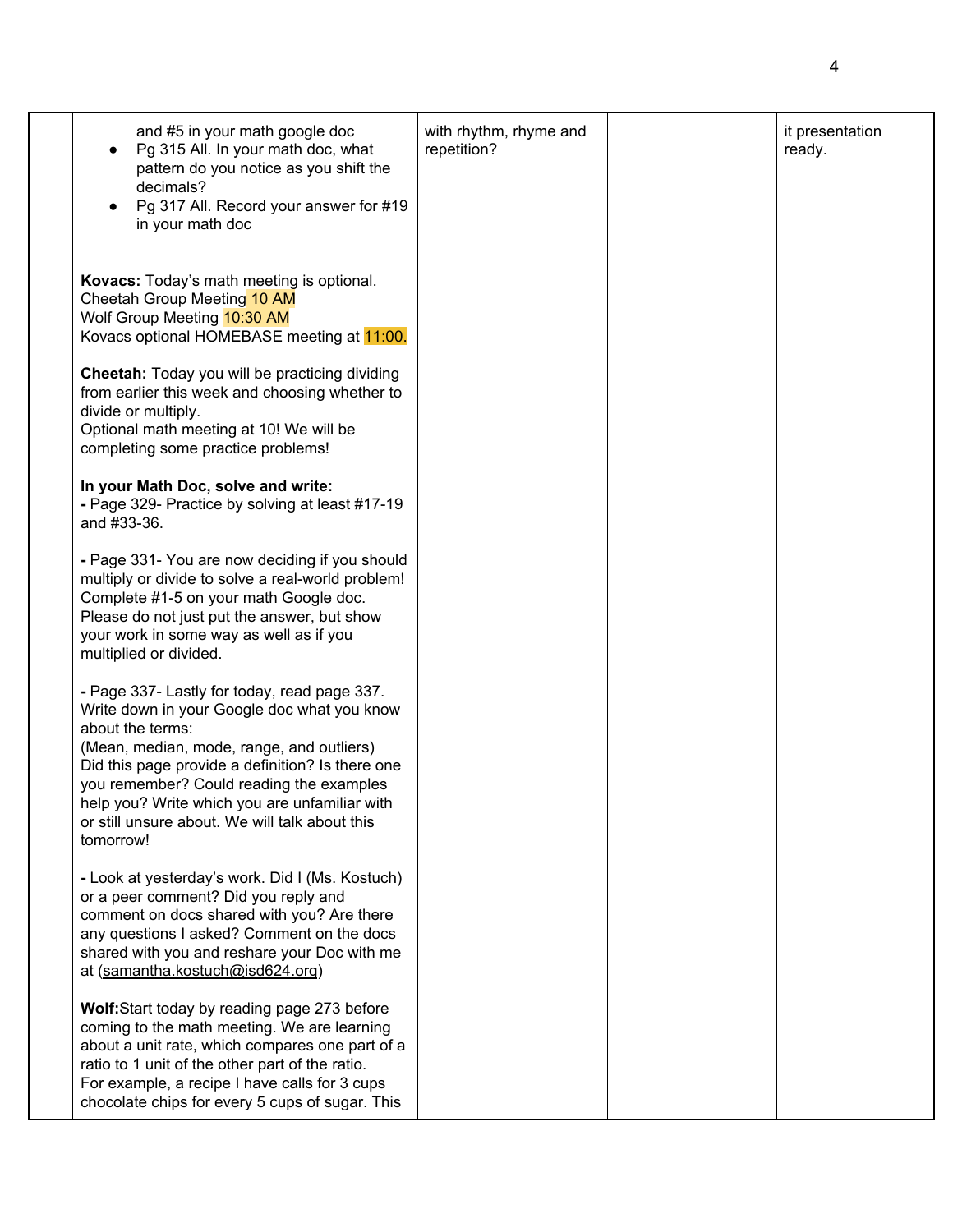|           | page is explaining what to do if I want to know<br>how much chocolate for every ONE cup of<br>sugar. 5 cups divided by 5 is the 1 cup I want. 3<br>cups divided by 5 as well is %.<br>For every 1 cup of sugar I need % cup of<br>chocolate chips. The unit rate is %.<br>Optional math meeting today at 10:30! We will<br>be talking about the unit rate strategies, I<br>strongly encourage you to come!                                                                             |                                                                                                   |     |                                                                                |                                                                                             |
|-----------|----------------------------------------------------------------------------------------------------------------------------------------------------------------------------------------------------------------------------------------------------------------------------------------------------------------------------------------------------------------------------------------------------------------------------------------------------------------------------------------|---------------------------------------------------------------------------------------------------|-----|--------------------------------------------------------------------------------|---------------------------------------------------------------------------------------------|
|           | In your Math Doc, solve and write:<br>- Page 273- Read this page before completing<br>any problems. You are trying to find the unit<br>rate. They show you an example on #1 of what<br>they call the unit rate strategy. Use this to solve<br>for the other three problems on the page and<br>put them in your Math Google Doc.                                                                                                                                                        |                                                                                                   |     |                                                                                |                                                                                             |
|           | - Page 275- You are still finding the unit rate on<br>this page but now you are using it to solve an<br>additional problem. Follow the example on the<br>right side of the page. First they find the unit<br>rate, then they multiply to find an unknown.<br>Read the problems on this page, solve #8, 9,<br>and 10, and write them in your Google Doc.                                                                                                                                |                                                                                                   |     |                                                                                |                                                                                             |
|           | - Page 276- This page is showing you other<br>ways to solve for unit rate. If you enjoy the<br>ration table method you have been using thus<br>far, read about the others! Maybe you are more<br>comfortable with factor puzzles! Try a different<br>method for #13 and #14 on this page. Why do<br>these all work? When could you think of using<br>this in your life? Write a couple sentences<br>about today. Do you have questions about unit<br>rate or are you familiar with it? |                                                                                                   |     |                                                                                |                                                                                             |
|           | IF you want more practice, complete page 274.<br>- Look at yesterday's work. Did I (Ms. Kostuch)<br>or a peer comment? Did you reply and<br>comment on docs shared with you? Are there<br>any questions I asked? Comment on the docs<br>shared with you and reshare your Doc with me<br>at (samantha.kostuch@isd624.org)                                                                                                                                                               |                                                                                                   |     |                                                                                |                                                                                             |
| ΤH<br>5/7 | <b>Bock:</b><br>Learning Target-I can compare fractions.<br>Complete the lessons below to a smart score<br>of 75.                                                                                                                                                                                                                                                                                                                                                                      | Good poets read poetry<br>before writing it!<br>Enjoy the poetry links<br>below for 30 minutes or | l1. | Write a first draft of<br>a poem for your<br><b>Living History</b><br>project. | Notice that the<br>POEM requirement<br>for your LH project<br>shows up in writing<br>today. |
|           | Lesson 14 Compare fractions with like<br>numerators or denominators                                                                                                                                                                                                                                                                                                                                                                                                                    | more.                                                                                             | 2.  | Revise and edit<br>poem.                                                       | Sotoday, you will                                                                           |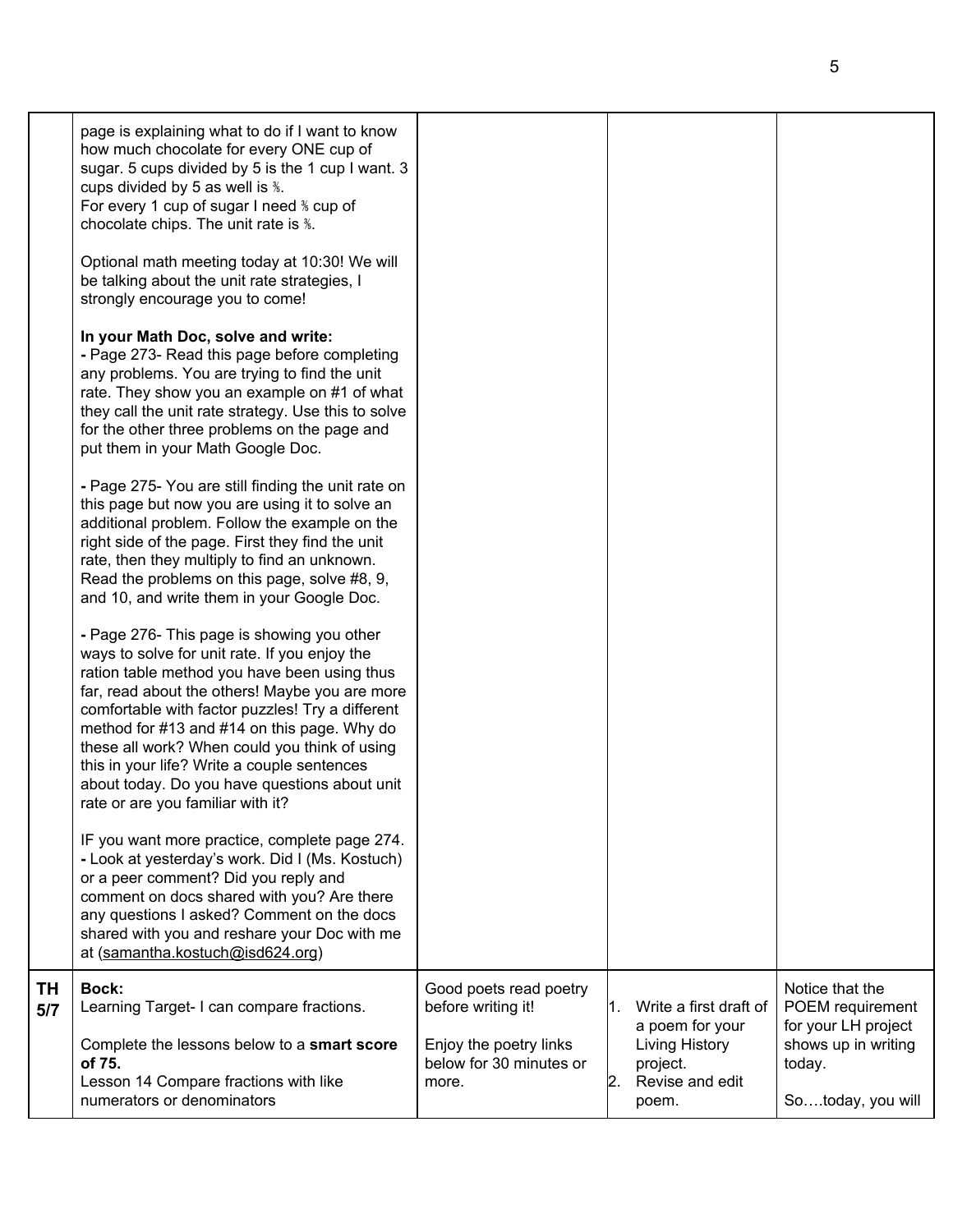| Lesson 15 Compare fractions using models<br>Lesson 16 Benchmark fractions<br>Lesson 17 Compare fractions using<br>benchmarks<br>Lesson 18 Compare fractions<br>Robinson: Small group meetings at 10 and<br>10:30<br>Do the following-<br>Pg 318 All. In your math do, record<br>your response for #21 and share with a<br>friend<br>Pg 319 Evens. Record your answer for<br>#22 in your math doc<br>Pg 321 All. Record your answer for #3<br>in your math google doc<br>Kovacs: Today's math meeting is optional.<br>Cheetah Group Meeting 10 AM<br>Wolf Group Meeting 10:30 AM<br>Kovacs small group HOMEBASE meetings<br>between 11:00-11:30. Watch your email.<br>Cheetah: Start today by reading page 337 if<br>you did not yesterday.<br>Optional math meeting at 10! We will be talking<br>about mean, median, mode, range, outliers,<br>and stem-and-leaf plots.<br>In your Math Doc, solve and write:<br>- Page 337-338- You should have read page<br>337 by now. Solve and share problems #1-11<br>in your math Google doc.<br>- Page 340- This page explains how to create a<br>stem-and-leaf plot. This will be talked about<br>during today's math meeting! Look at the<br>example on the page. How is this organized?<br>Answer questions #1-5 in your Google doc.<br>- Look at yesterday's work. Did I (Ms. Kostuch)<br>or a peer comment? Did you reply and<br>comment on docs shared with you? Are there<br>any questions I asked? Comment on the docs<br>shared with you and reshare your Doc with me<br>at (samantha.kostuch@isd624.org)<br>Wolf: Optional math meeting today at 10:30! | https://www.poetry4kids.<br>com/<br>https://poets.org/<br>https://www.poetryfound<br>ation.org/learn/children<br><b>Epic Poetry Here</b> | 3.<br>4.<br>5.<br>6. | Publish poem.<br>Share with<br>teachers and 5<br>classmates.<br>Compliment<br>classmates on<br>their use of<br>rhythm, rhyme,<br>repetition, free<br>verse, metaphors.<br>Get your poem<br>museum exhibit<br>presentation<br>ready--write it<br>neatly and frame it<br>out. | be writing your<br>poem AND writing<br>your Living History<br>Speech.<br>The Speech:<br>This is a first person<br>account. In other<br>words, talk in your<br>speech as if you are<br>the famous person.<br>[Example: Good<br>day, kids, I am<br>Thomas Edison and<br>I am an inventor.<br>You really should be<br>thanking me every<br>time you turn on a<br>light in your house<br>because]<br>Your speech needs<br>to be AT LEAST 2<br>minutes long but not<br>longer than 3.<br>Include fast facts<br>about your life as<br>well as tell about the<br>cool things you did<br>that made you<br>famous.<br>Write the speech.<br>Practice giving the<br>speech.<br>Time the speech.<br>Have your dog<br>watch you give the<br>speech.<br>Did I mention<br>practice the<br>speech? Practice<br>the speech.<br>Hey, you need to<br>practice your<br>speech! |
|-----------------------------------------------------------------------------------------------------------------------------------------------------------------------------------------------------------------------------------------------------------------------------------------------------------------------------------------------------------------------------------------------------------------------------------------------------------------------------------------------------------------------------------------------------------------------------------------------------------------------------------------------------------------------------------------------------------------------------------------------------------------------------------------------------------------------------------------------------------------------------------------------------------------------------------------------------------------------------------------------------------------------------------------------------------------------------------------------------------------------------------------------------------------------------------------------------------------------------------------------------------------------------------------------------------------------------------------------------------------------------------------------------------------------------------------------------------------------------------------------------------------------------------------------------------------------------------------------------------|------------------------------------------------------------------------------------------------------------------------------------------|----------------------|-----------------------------------------------------------------------------------------------------------------------------------------------------------------------------------------------------------------------------------------------------------------------------|------------------------------------------------------------------------------------------------------------------------------------------------------------------------------------------------------------------------------------------------------------------------------------------------------------------------------------------------------------------------------------------------------------------------------------------------------------------------------------------------------------------------------------------------------------------------------------------------------------------------------------------------------------------------------------------------------------------------------------------------------------------------------------------------------------------------------------------------------------|
| We will be talking about ratio tables, cross<br>multiplication, and helping out Puzzled<br>Penguin!                                                                                                                                                                                                                                                                                                                                                                                                                                                                                                                                                                                                                                                                                                                                                                                                                                                                                                                                                                                                                                                                                                                                                                                                                                                                                                                                                                                                                                                                                                       |                                                                                                                                          |                      |                                                                                                                                                                                                                                                                             | I know you thought I<br>wouldn't say it again<br>but you were wrong,<br>practice your                                                                                                                                                                                                                                                                                                                                                                                                                                                                                                                                                                                                                                                                                                                                                                      |

6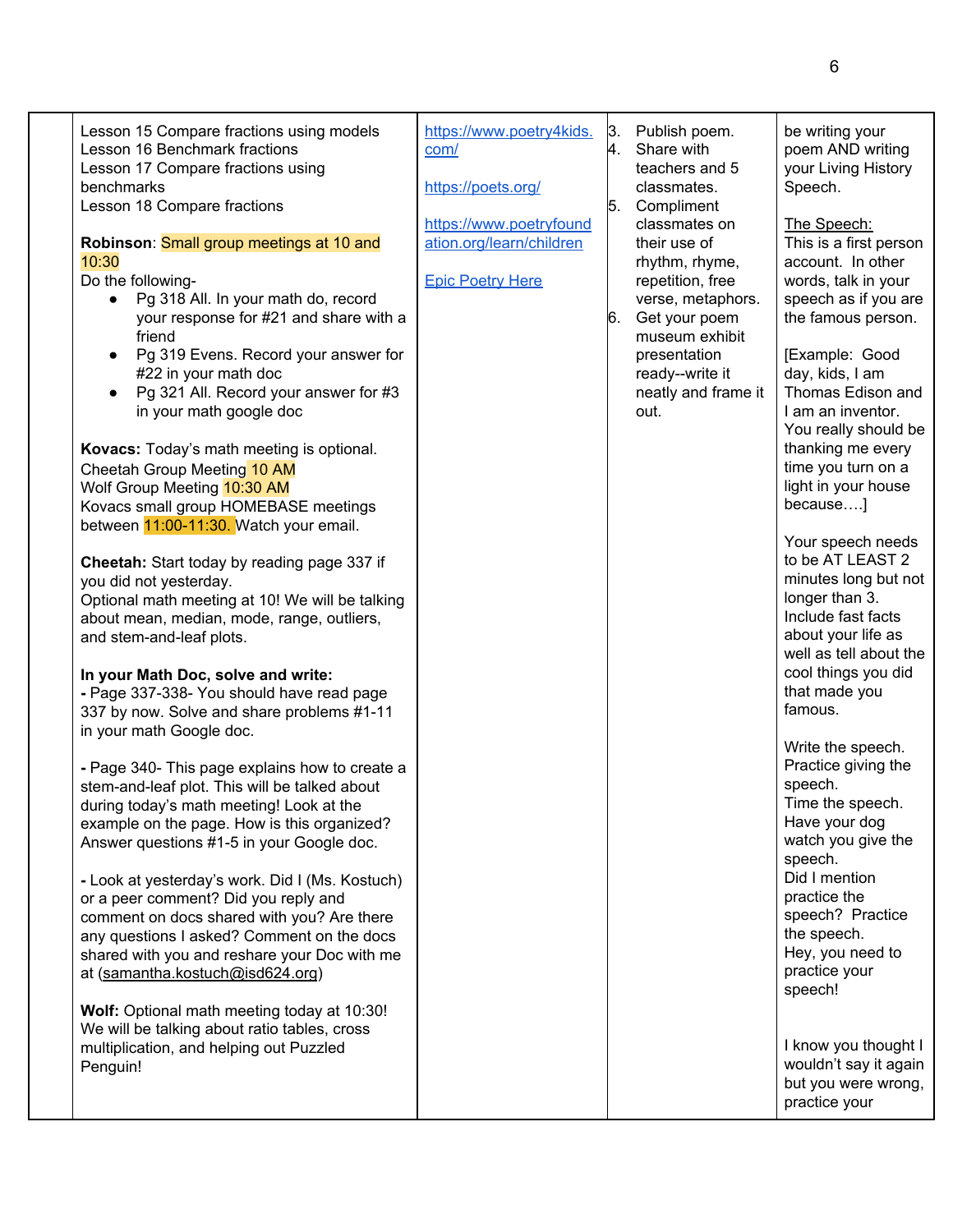|          | In your Math Doc, solve and write:<br>- Pages 277-278- You are practicing ratios and<br>finding the unit rate. Please at least complete<br>#1, 3, 5 and share on your doc. You are always<br>welcome and encouraged to do more.<br>- Page 279-280- We are learning about cross<br>multiplication. We will have talked about this<br>during our math meeting today and tomorrow.<br>Read through the example. Complete at least<br>the odds on page 279 and #9 on page 280. If<br>you did not attend the part of the math meeting<br>where we helped Puzzled Penguin, at least<br>read through it. This is important. Think about<br>the labels of minutes and miles.<br>- Look at yesterday's work. Did I (Ms. Kostuch)<br>or a peer comment? Did you reply and<br>comment on docs shared with you? Are there<br>any questions I asked? Comment on the docs<br>shared with you and reshare your Doc with me<br>at (samantha.kostuch@isd624.org) |                                                                                                                                                                                                                                                                                                                                                                                                          |                                                                                                                                                                                                                                                                                                                                                                                                         | speech.<br>You can Practice it<br>in the mirror,<br>You can Practice it<br>over here,<br>You can Practice it<br>day and night,<br>Practice it until you<br>get it right!                                                                                                                                                                                                                                                                                                                                              |
|----------|-------------------------------------------------------------------------------------------------------------------------------------------------------------------------------------------------------------------------------------------------------------------------------------------------------------------------------------------------------------------------------------------------------------------------------------------------------------------------------------------------------------------------------------------------------------------------------------------------------------------------------------------------------------------------------------------------------------------------------------------------------------------------------------------------------------------------------------------------------------------------------------------------------------------------------------------------|----------------------------------------------------------------------------------------------------------------------------------------------------------------------------------------------------------------------------------------------------------------------------------------------------------------------------------------------------------------------------------------------------------|---------------------------------------------------------------------------------------------------------------------------------------------------------------------------------------------------------------------------------------------------------------------------------------------------------------------------------------------------------------------------------------------------------|-----------------------------------------------------------------------------------------------------------------------------------------------------------------------------------------------------------------------------------------------------------------------------------------------------------------------------------------------------------------------------------------------------------------------------------------------------------------------------------------------------------------------|
| F<br>5/8 | Bock:<br>Learning Target- I can put fractions in order.<br>Complete the lessons below to a smart score<br>of 75.<br>Lesson 20 Graph and order fractions on<br>number lines<br>Lesson 21 Order fractions with like numerators<br>or denominators<br>Lesson 22 Order Fractions<br>Robinson: Optional math meeting today at 10.<br>Come if you have questions<br>Do the following-<br>Pg 323 All. Record your answers for<br>$\bullet$<br>both questions in your math doc<br>Pg 324 Evens. Record your answers<br>$\bullet$<br>for #18 and #20 in your math doc.<br>Check your answers with a classmate<br>Pg 325, 4-6. Read the divisibility rules<br>for 3, 6, and 9 at the top of the page.<br>Record your answers for #5 and #6 in<br>your math doc<br>Pg 327, 2-9. Look for the decimal<br>pattern!<br>Kovacs: Please be at today's math meetings!<br>Cheetah Group Meeting 10 AM<br>Wolf Group Meeting 10:30 AM                              | Today is the day set<br>aside to work on your<br>Poem and or wordle.<br>Start them, work on<br>them, and get them done<br>today!<br>And of course, you can<br>continue to rework the<br>paper by revising it.<br>Look at the pictures of<br>completed projects again<br>and see if you are<br>meeting the mark.<br>Reflect: is your project<br>where you want it to be?<br><b>Living History Project</b> | 1. Write a first draft of<br>a Mother's Day<br>Poem to give as a<br>gift.<br>2. Edit and revise<br>poem.<br>3. Publish poem with<br>artistic illustrations<br>that will impress your<br>mother. Publishing<br>ideas include audio,<br>video, a card, a<br>website, a poster.<br>4. Share your<br>Mother's Day poem at<br><b>Flip Grid Poetry</b><br>Share and seesaw.<br>Then gift your poem<br>to Mom! | Social Skills Lesson<br>13. Click the link to<br>access the lesson<br>and then complete<br>the Lesson 13<br>worksheet with an<br>adult. Email a<br>picture to<br>stephanie.wickland<br>@isd624.org<br><b>Resisting Revenge</b><br>Today in LH world<br>you are going to do<br>your 3rd illustration.<br>If you read your<br>project<br>requirements you<br>will notice that 2 of<br>your illustrations<br>have to be created<br>by you while 1 can<br>be a picture printed<br>off the computer.<br>So, maybe you only |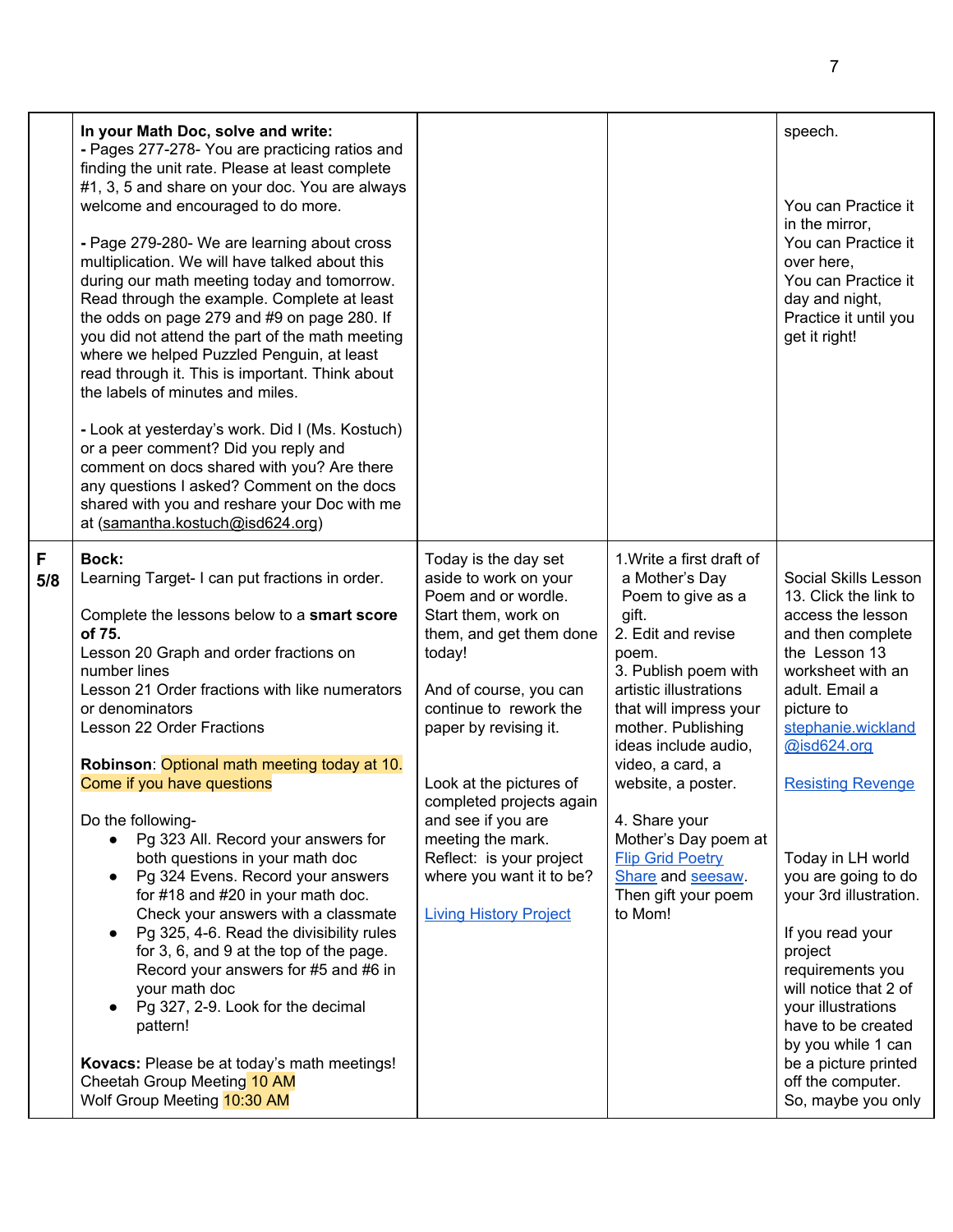| Kovacs HOMEBASE meeting at 11:00. Please<br>be there!                                                                                                                                                                                    | have the printed<br>one left to do.<br>Lucky you! Of                                     |
|------------------------------------------------------------------------------------------------------------------------------------------------------------------------------------------------------------------------------------------|------------------------------------------------------------------------------------------|
| <b>Cheetah:</b> Please be at our math meeting today<br>at 10! We will be talking about vocabulary from<br>yesterday. Today we will be reviewing what we                                                                                  | course, you can<br>create all 3 so                                                       |
| learned this week. Come with questions!                                                                                                                                                                                                  | Get illustration#3<br>presentation ready.                                                |
| In your Math Doc, solve and write:<br>- Page 343-344- Complete at least the even<br>numbered problems from these pages. Write<br>your answers and show how you solved for                                                                | Looking ahead to<br>next week:                                                           |
| these in your Google doc. Come to the Google<br>meeting with questions! As always, you are<br>welcome to complete more than the even<br>numbered problems.                                                                               | Monday you will do<br>your above and<br>beyond piece. This<br>can be a wordle or a       |
| - Look at yesterday's work. Did I (Ms. Kostuch)<br>or a peer comment? Did you reply and                                                                                                                                                  | diorama or a fast<br>facts sheet or a quiz<br>or a look back at                          |
| comment on docs shared with you? Are there<br>any questions I asked? Comment on the docs<br>shared with you and reshare your Doc with me<br>at (samantha.kostuch@isd624.org)                                                             | the examples in the<br>google slide<br>presentation to see<br>what those kids did.       |
| Wolf: Start today by reading page 281. We are<br>modeling ratios today on tape diagrams.<br>Please be at today's math meeting today at<br>10:30! We will be talking about tape diagrams,<br>the multiplicative comparison from page 286, | Here it is again:<br><b>Living History</b><br>Project                                    |
| and helping Puzzled Penguin.                                                                                                                                                                                                             | Tuesday and<br>Wednesday we will                                                         |
| In your Math Doc, solve and write:<br>- Pages 281 and 283- Read these pages and<br>look at the tape diagrams that are completed.                                                                                                         | set up our virtual<br>museum.                                                            |
| Answer the questions on both pages and write<br>them on your Google Doc. We will have gone<br>over this on the Google meeting.                                                                                                           | When you Look<br>back at the example<br>projects from the<br>past (use the link          |
| - Pages 285 and 286- These pages are<br>applying everything from the beginning of this<br>week. Complete at least #1-3, and 16-19 on<br>your Google Doc.                                                                                 | above) you will<br>notice that the kids<br>used science<br>boards. This year<br>you can: |
| - Page 289- This page is practice. Complete at<br>least the odd numbered problems on your<br>Google doc. You are always encouraged to try<br>more on this page and page 290.                                                             | 1. Use a science<br>display board to set<br>up your museum<br>exhibit; or                |
| - Look at yesterday's work. Did I (Ms. Kostuch)<br>or a peer comment? Did you reply and<br>comment on docs shared with you? Are there<br>any questions I asked? Comment on the docs<br>shared with you and reshare your Doc with me      | 2. Hang your stuff on<br>the fridge with<br>magnets to be in<br>your presentation        |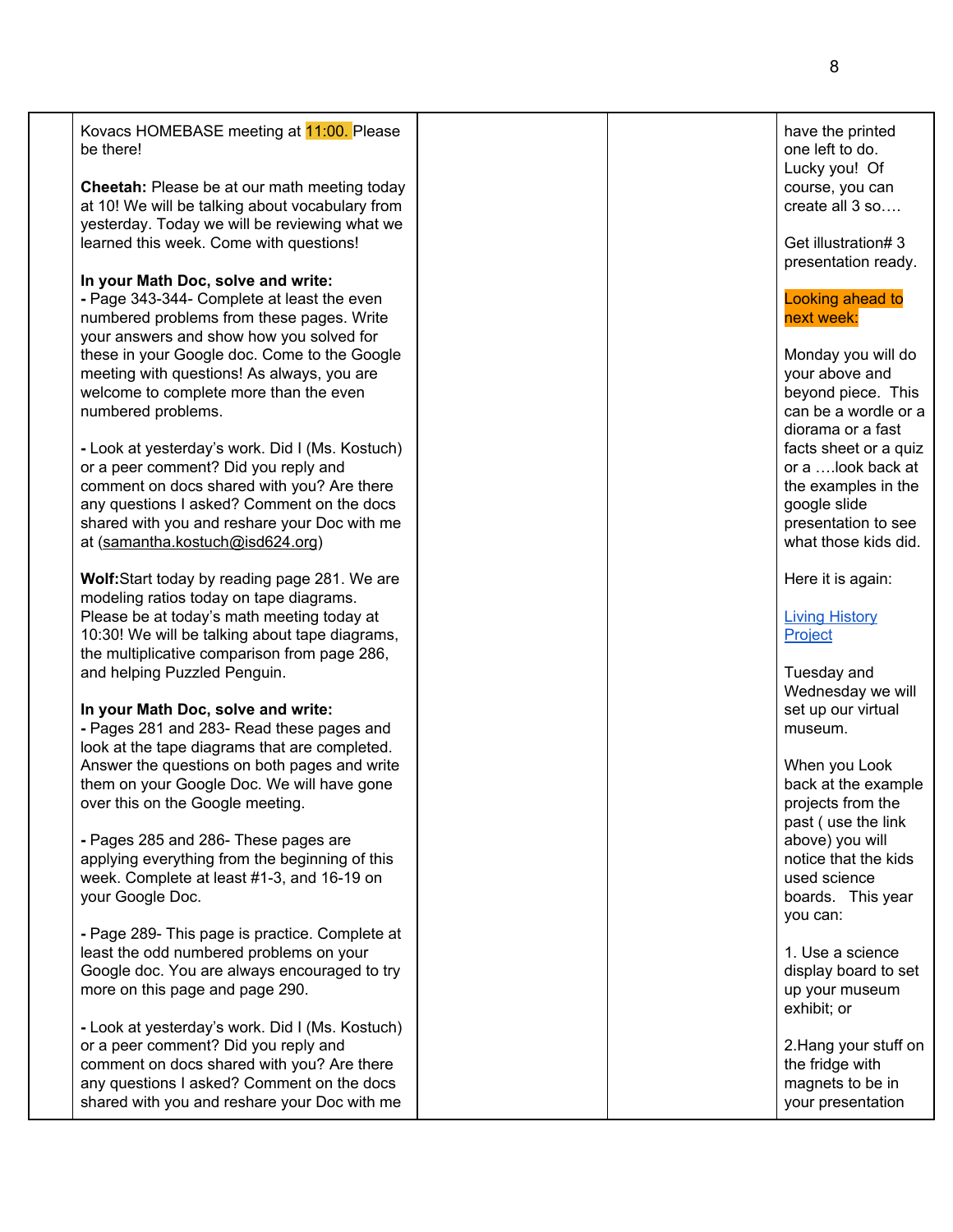| at (samantha.kostuch@isd624.org) |  | next week; or                                                                                                                                                                                                                                                                                                                      |
|----------------------------------|--|------------------------------------------------------------------------------------------------------------------------------------------------------------------------------------------------------------------------------------------------------------------------------------------------------------------------------------|
|                                  |  | 3. Tape your stuff to<br>the closet doors in<br>your room, the<br>window, ask mom<br>and dad where they<br>don't care if you<br>tape things;                                                                                                                                                                                       |
|                                  |  | 4. Some other idea<br>you have that's cool<br>and a fun way to<br>show off all the<br>pieces of your<br>project.                                                                                                                                                                                                                   |
|                                  |  | Then,                                                                                                                                                                                                                                                                                                                              |
|                                  |  | Know that you will<br>be setting up your<br>display, donning<br>your costume, and<br>giving your speech<br>as well explaining<br>all your required<br>items to everyone in<br>a museum exhibit<br>style flipgrid video.<br>We are going to<br>invite parents and<br>grandparents and<br>classmates to watch<br>your virtual museum |
|                                  |  | showcase and<br>comment<br>somake sure<br>yours is AMAZing!!                                                                                                                                                                                                                                                                       |